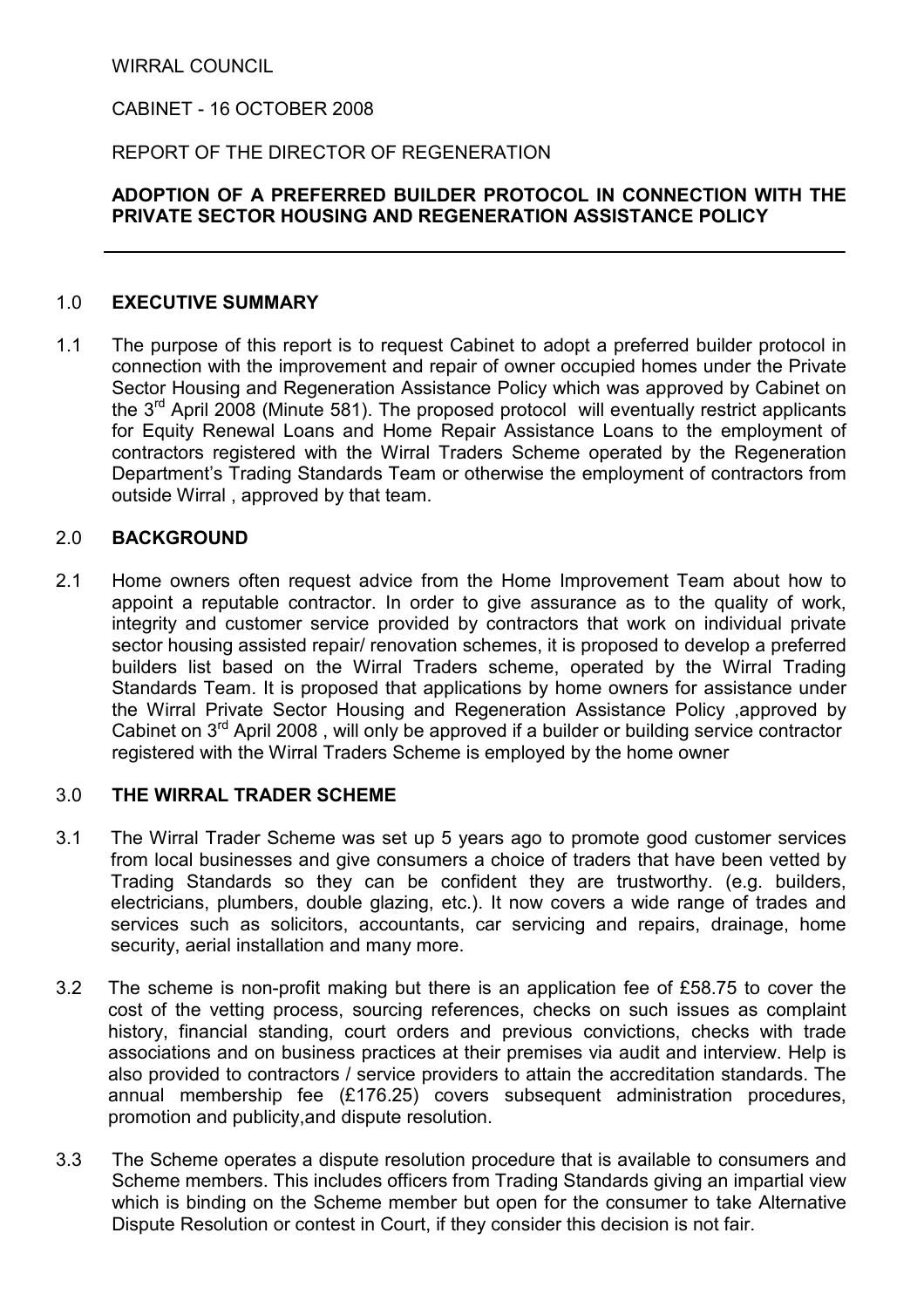- 3.4 The Scheme distinguishes between minor breaches and incidents that are contrary to the spirit of the Scheme. In the administration of sanctions, cases are examined using intelligence gathered from consumers, other agencies and information systems to make an informed decision. When a minor breach is identified, a member of the Trading Standards, Fair Trading Team will meet with the member to identify an action plan to resolve the issue. It is this level of support and advice that is responsible for the high levels of compliance and consumer satisfaction recorded with members of the Scheme.
- 3.5 Where more serious or persistent breaches are identified, Trading Standards will suspend membership whilst an investigation is carried out, with the ultimate sanction for non-compliance being removal from the Scheme
- 3.6 The aim of the Scheme is to provide those consumers who are not sure of a trader they can trust with a choice of businesses from a directory of traders on which they can rely, as it is not possible to disclose information to the public about poor service providers. The Wirral Trader Scheme directory is widely available, this and further information can be found at: http://www.wirral.gov.uk/LGCL/100001/200098/1127/content\_0002093.html also http://www.tradingstandards.gov.uk/wirral/ftsindex.htm, One Stop Shops, libraries, CABx and Age Concern.
- 3.7 Trading Standards are developing a web-based platform for the Scheme which enables the public to find a Trader, leave feedback and rate their services. To find out more go to: https://www.traderregister.org.uk/wirral
- 3.8 The Scheme and its Code of Practice is approved by the Office of Fair Trading as a Local Authority Assured Trader Scheme and supported nationally.

### 4.0 THE PREFERRED BUILDER PROTOCOL

4.1 Officers have met to consider how best this proposal may be implemented, and have consulted the Office of Fair Trading (OFT) and other Trading Standards departments with regard to these proposals. As a consequence it is proposed that any business service providers and contractors can apply for membership to The Wirral Trader Scheme, provided they are trading or are intending to do business within the Wirral Council Boundary. The Trading Standards Team is prepared to carry out an assessment of any out of area contractors. This ensures that the authority is not operating a restrictive practice and addresses any concerns of the OFT. It is intended to advertise the proposals for adopting the preferred builder protocol in a widely circulated regional publication like the Liverpool Echo, inviting interested contractors to an event to explain the Housing Assistance Policy and the adoption of a preferred builder protocol.

# 4.2 TECHNICAL PROCESS

- 4.2.1 The Home Improvement Team will undertake the processes involved in providing Equity Loans for Renewal and Home Repair Assistance loans including inspection and measuring, scheduling, costing and producing a tendering document.
- 4.2.2 Applicant home owners will be requested to approach one or two contractors on the preferred list, to provide an estimate which will be compared to the Home Improvement Team Schedule of rates.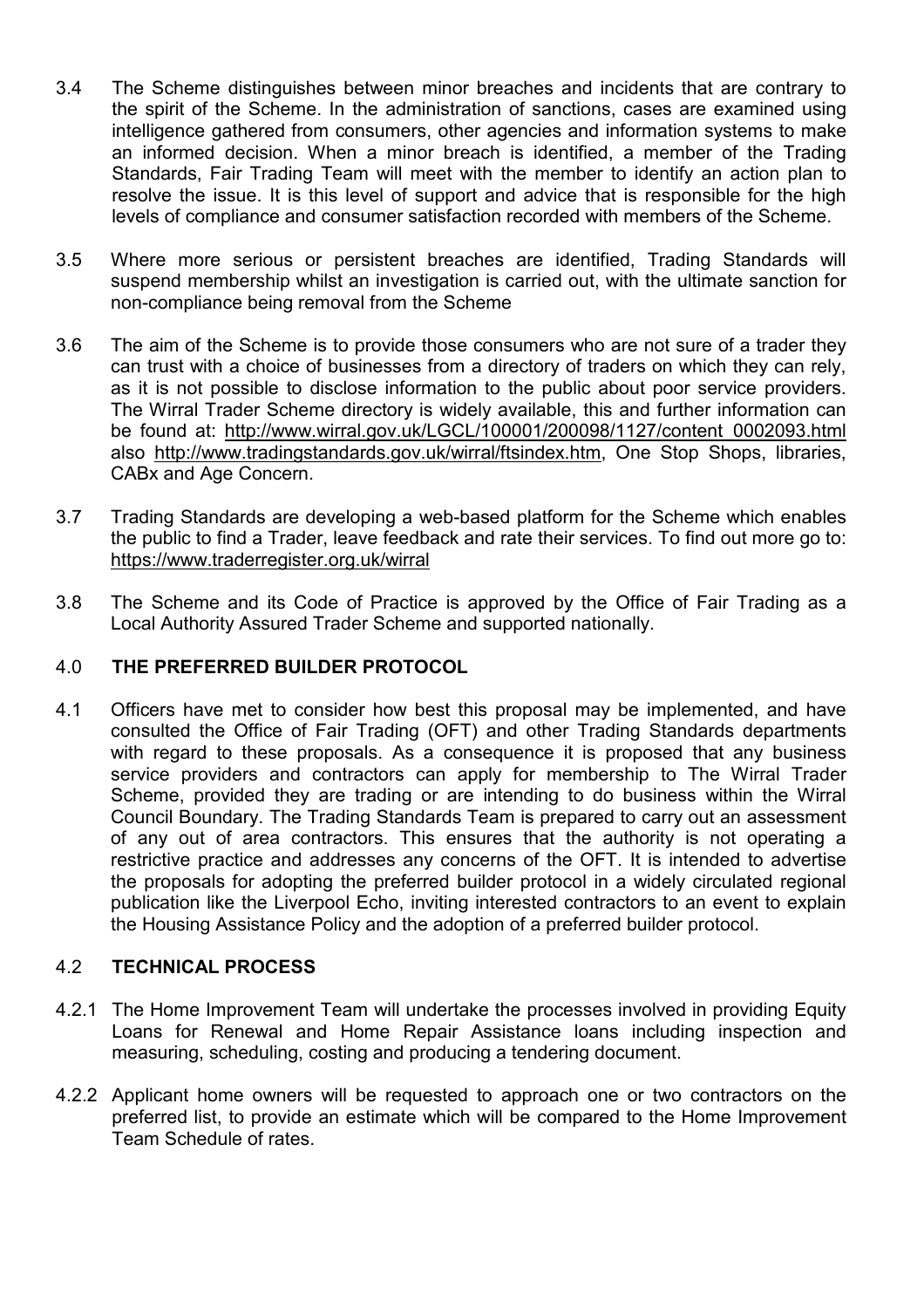- If requested to assist the home owner directly, the Home Improvement Team Manager will contact two building contractors from the preferred list selected by the home owner.
- Where a contractor is unable or unwilling to undertake the works then the Home Improvement Manager will advise the home owner accordingly and discuss approaches to further contactors on the preferred list with the home owner.
- Where urgent works are required the Home Improvement Team Manager in consultation with the HMRI Private Sector Manager will select one available contractor from the preferred list for a quote which will be compared with the schedule of rates.
- 4.2.3 Work should start on site in accordance with timescales agreed in a signed form of contract between the house holder and contractor and a high level of supervision and customer liaison will be undertaken by the Home Improvement Team.
- 4.2.4 The completion of a scheme will be in accordance with the signed form of contract and completion of a signed customer satisfaction certificate. Payments upon completion of the works will be made direct to a contractor and interim payments may be available, subject to the value of work completed.
- 4.2.5 The administration team will draw up payment documents for signature and counter signature by senior officers in accordance with current payment procedures. A copy of the protocol is attached as Appendix 1 to this report.
- 4.3 It is anticipated that it will be necessary to have transitional arrangements to allow interested contractors to register with the Trading Standards Team and for the contractor to be suitably assessed following the holding of the information event for contractors. It is therefore recommended that members agree the protocol and authorise the Director of Regeneration to decide upon an implementation date when satisfactory procedures are in place to enable improvement and repair schemes to be adequately serviced.When in place the protocol will restrict the approval of applications for Home Repair Assistance and Equity Renewal Loans only to contractors registered on the Wirral Traders Scheme or if trading from premises outside Wirral , those approved by the Trading Standards Team .In the meantime if the Home Improvement Team is requested to advise on the employment of a suitable building contractor by a home owner he /she will be directed to existing contractors registered with the Wirral Traders Scheme.

### 5.0 FINANCIAL IMPLICATIONS

5.1 These are set out in the report under the Technical Process in paragraph 4.

### 6.0 STAFFING IMPLICATIONS

6.1 Equity Loans for Renewal will be administered by the Home Improvement Team whose roles will change as a result of this policy change and any staffing implications will be reported as appropriate. Home Repair Assistance will be administered by the Home Improvement Team and Wirral Home Improvement Agency.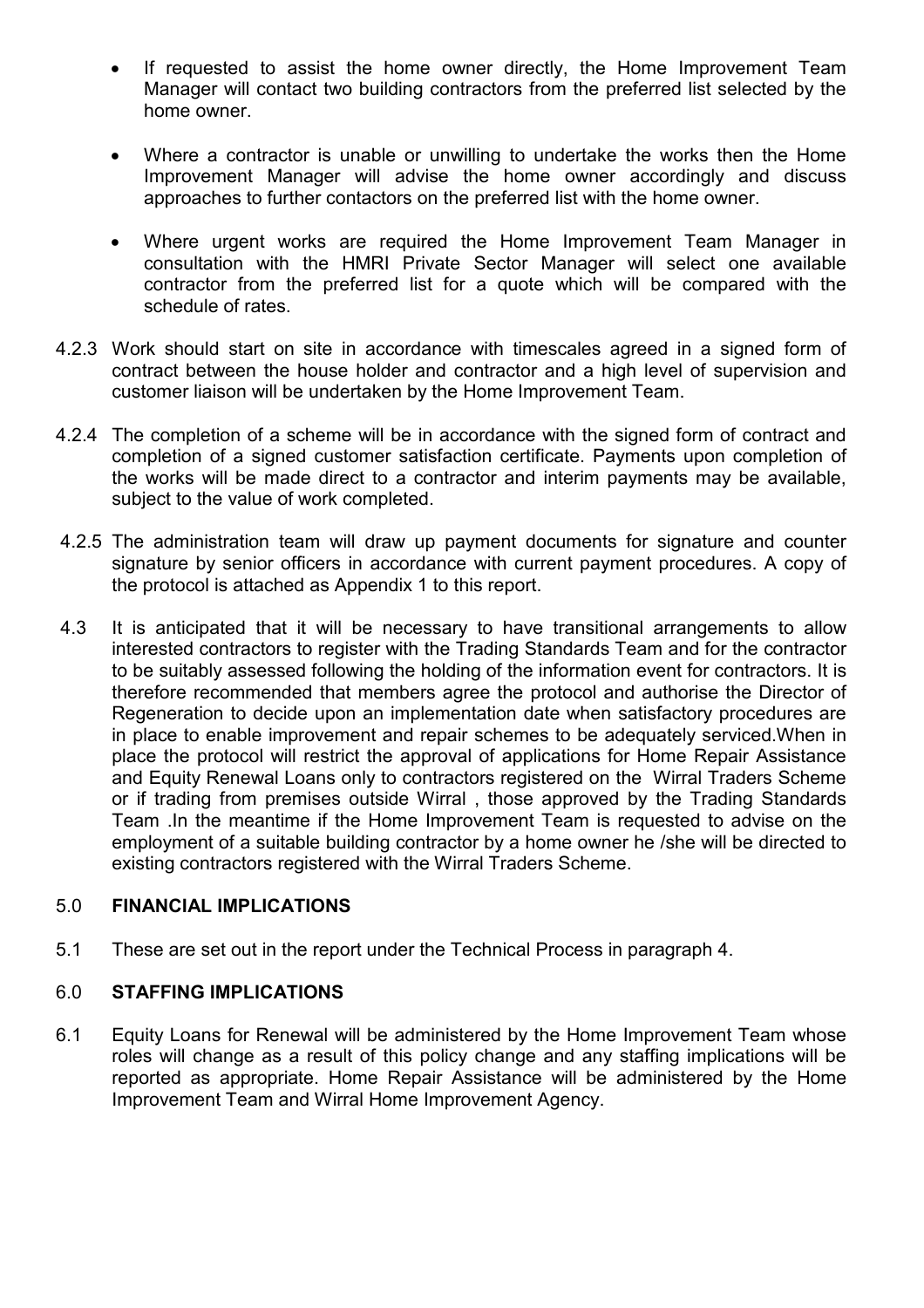### 7.0 EQUAL OPPORTUNITIES IMPLICATIONS

7.1 This report recognises that whilst the primary responsibility for maintaining privately owned homes rests with individual owners, there will be a proportion of vulnerable owners whom, for whatever reason, will not have sufficient resources to maintain their homes. The Equity Loan for Renewal and Home Repair Assistance makes provision for such owners should they approach the Council for assistance, subject to available resources.

#### 8.0 COMMUNITY SAFETY IMPLICATIONS

8.1 All Loan assisted works allow for issues of security and safety, as far as reasonably possible.

#### 9.0 LOCAL AGENDA 21 IMPLICATIONS

9.1 Equity Loans for Renewal seek to provide assistance to improve housing conditions, improve the local environment, enhance sustainability of older housing stock and maintain communities. The use of low maintenance materials and implementation of energy efficiency measures in connection with loan assistance is taken into account within the Policy. Provision has been made to assist the installation of environmentally sustainable technologies.

#### 10.0 PLANNING IMPLICATIONS

10.1 Relevant planning approvals will be sought in relation to improvement works as appropriate.

### 11.0 ANTI-POVERTY IMPLICATIONS

11.1 Loans for Renewal aim specifically to assist financially disadvantaged homeowners or homeowners who lack the financial means to invest large sums in their own homes

## 12.0 SOCIAL INCLUSION IMPLICATIONS

12.1 HMRI intervention aims to regenerate areas, recognised as being severely affected by social and economic deprivation with high ratios of empty properties and incidents of crime and anti social behaviour.

### 13.0 LOCAL MEMBER SUPPORT IMPLICATIONS

13.1 This report has borough wide implications but HMRI investment involves the following Wards: Bidston and St James; Birkenhead and Tranmere; Rock Ferry; Seacombe; Liscard; Claughton.

#### 14.0 BACKGROUND PAPERS

14.1 None

#### 15.0 RECOMMENDATIONS

15.1 Cabinet agrees the adoption of the preferred builder protocol which will restrict the approval of Home Repair Assistance and Equity Renewal Loan Applications by home owners who employ builders or building service contractors registered with the